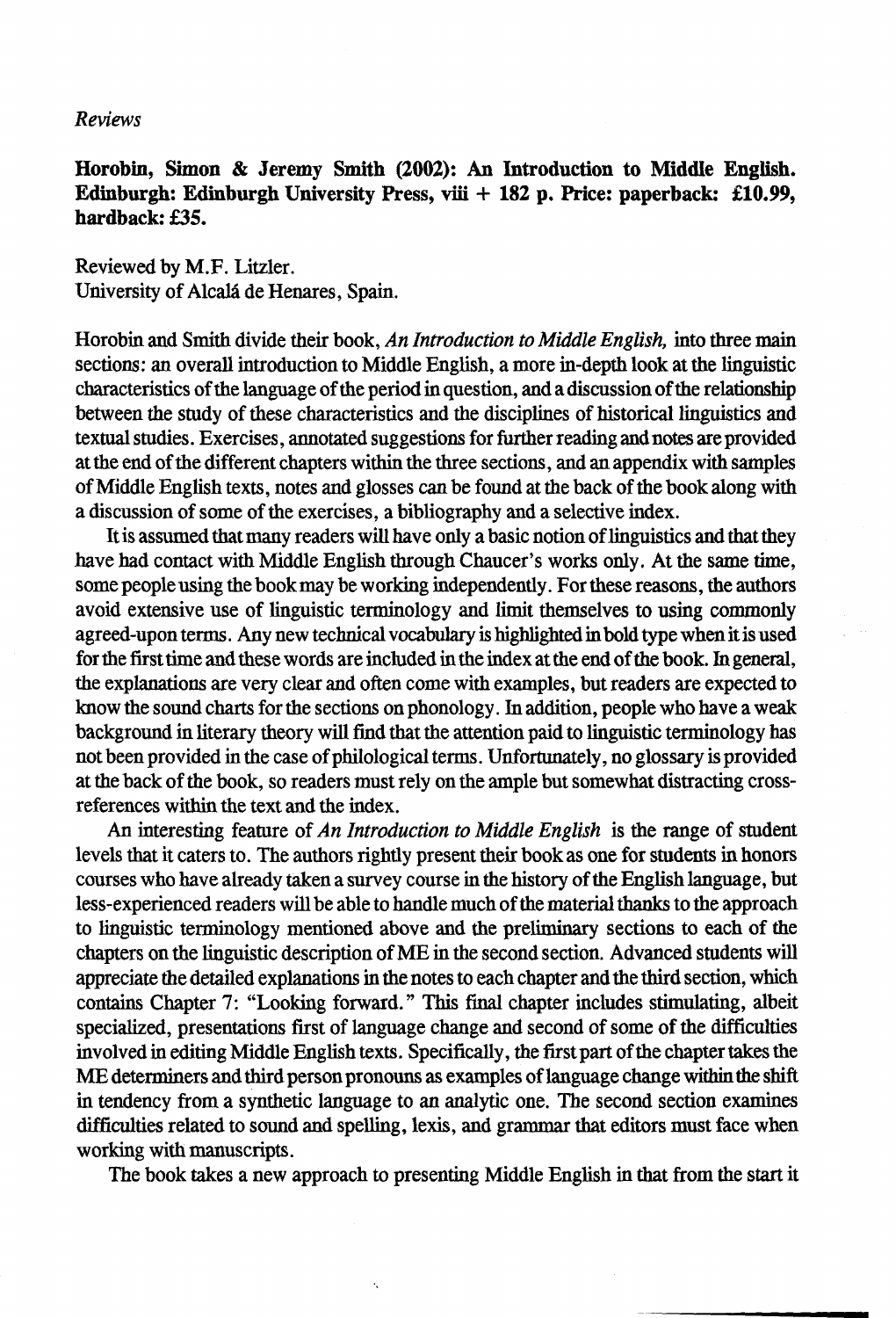gives readers an idea of what Middle English actually looked like. After short examples from *The Lord's Prayer* in the different periods of the history of the English language, there is an excerpt from the prologue to Chaucer's *Miller's Tale* with glossed words and phrases alongside it, followed by parallel sections from the prologue to *The Wife of Bath's Tale*  with a discussion of variations between the two versions. This progressive introduction to the language of Middle English differs from other books that start with a social or historical background (Conde Silvestre & Hemandez Campoy, 1998), dialects (Mosse, 1952), and the sound system and spelling (Burrow & Turville-Petre, 1992). Another attempt at presenting the material in a novel way is the author's use ofChaucer's language forms as their point of reference. His usage is characterized throughout the book along with descriptions of the changes that took place from the Old English period. It must be pointed out at this point, however, that any gains from these two adaptations are minor.

The exercises at the end of the chapters tend to have three to five questions for discussion, such as "The analysis of writing-systems is a crucial piece of evidence for the reconstruction of sound-changes in ME. Discuss." (Chapter 4). The "Other questions" sections are more engaging because they contain practical exercises which require students to apply what they have learned, for example, by writing a ME phonemic transcription of a passage or looking up words in the OED or MED to find their history.

The appendix containing Middle English texts has short excerpts taken from commonly studied works such as the *Peterborough Chronicle, The Owl and the Nightingale, Ancrene Wisse* and *Ormulum.* However, parallel texts are provided for selections from *P iers Plowman and Cursor Mundi* therefore providing students the possibility of analyzing texts from a different, more advanced perspective than other textbooks. The last sample, *The Equatorie of the Planetis,* is also a departure from other books in that it is a scientific text as opposed to a literary one. In this sense, the authors have made a start at bringing their selection in line with current interest in the editing of Middle English scientific and technical texts, described in Keiser (1998, 109). Nevertheless, a greater variety of text types might prove more attractive to this generation of university students.

In conclusion, *An Introduction to Middle English* is clearly an interesting addition to any collection of Middle English books and it is worth serious consideration as a textbook for advanced level courses for students studying towards English degrees. At the same time, it will serve as a worthwhile introduction for postgraduate students pursuing a specialization in this area. However, the drawbacks mentioned above must be born in mind when planning which sources to require in courses.

## Notes

1. I would like to thank Dr. Francisco Alonso Almeida for encouraging me to write this review and for providing suggestions on how to improve it for publication.

#### Works Cited

Burrow, J. and T. Turville-Petre (1992, 1997): *A Book of Middle English.* Oxford: Blackwell